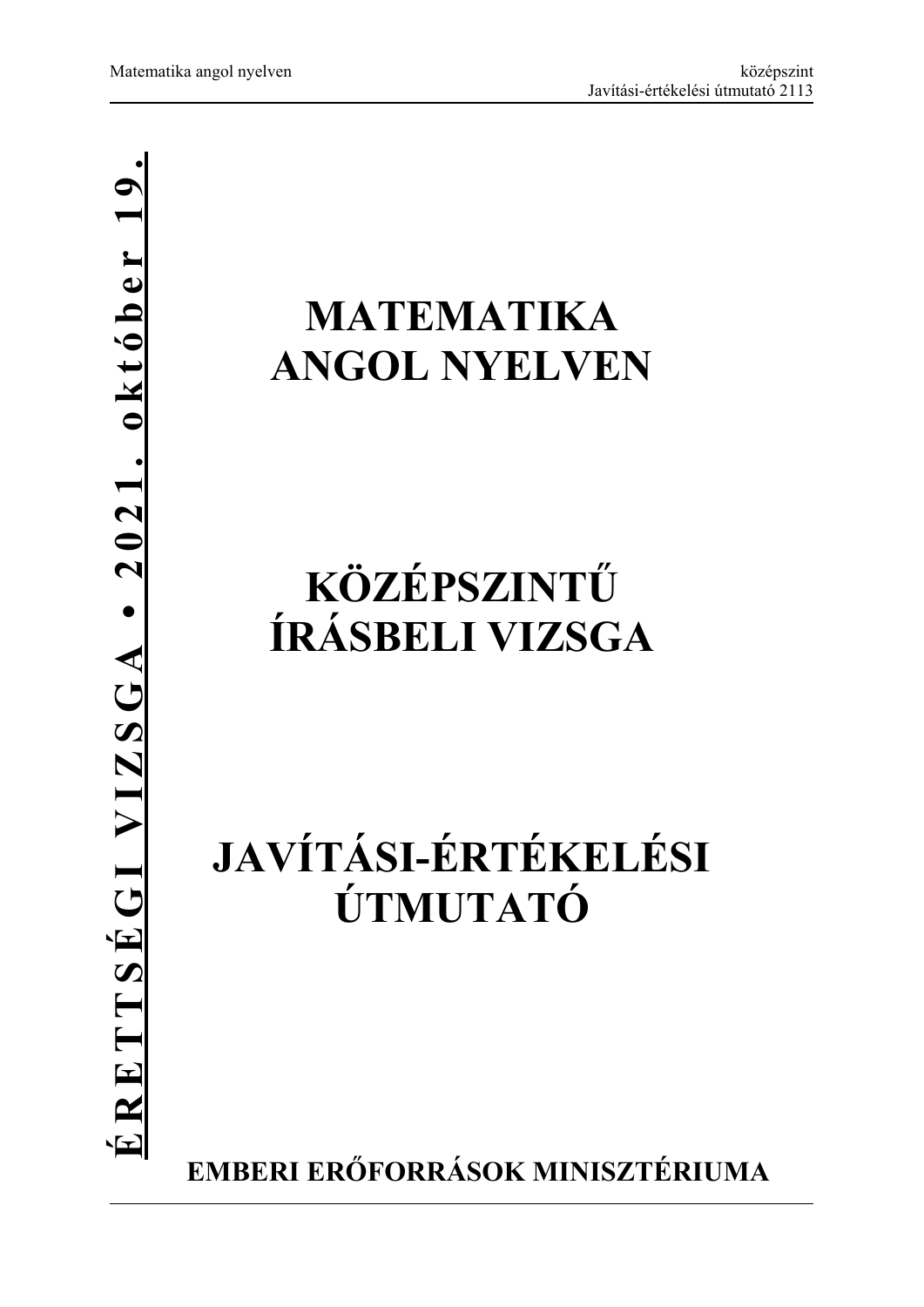### **Instructions to examiners**

#### **Formal requirements:**

- 1. Mark the paper **legibly, in ink, different in colour** from that used by the candidate.
- 2. The first of the rectangles next to each problem shows the maximum attainable score on that problem. The **score** given by the examiner is to be entered **into the rectangle** next to this.
- 3. **If the solution is perfect,** enter maximum score and, with a checkmark, indicate that you have seen each item leading to the solution and consider them correct.
- 4. If the solution is incomplete or incorrect, please **mark the error** and also indicate the individual **partial scores**. It is also acceptable to indicate the points lost by the candidate if it makes grading the paper easier. After correcting the paper, it must be clear about every part of the solution whether that part is correct, incorrect or unnecessary.
- 5. Please, **use the following symbols** when correcting the paper:
	- correct calculation: *checkmark*
	- principal error: *double underline*
	- calculation error or other, not principal, error: *single underline*
	- correct calculation with erroneous initial data: *dashed checkmark or crossed checkmark*
	- incomplete reasoning, incomplete list, or other missing part: *missing part symbol*
	- unintelligible part: *question mark* and/or *wave*
- 6. Do not assess anything written **in pencil**, except for diagrams

#### **Assessment of content:**

- 1. The answer key may contain more than one solution for some of the problems. If the **solution given by the candidate is different**, allocate the points by identifying parts of the solution equivalent to those given in the answer key.
- 2. Subtotals may be **further divided, unless stated otherwise in the answer key**. However, scores awarded must always be whole numbers.
- 3. If there is a **calculation error** or inaccuracy in the solution, take points off only for the part where the error occurs. If the reasoning remains correct and the error is carried forward while the nature of the problem remains unchanged, points for the rest of the solution must be awarded.
- 4. **In case of a principal error,** no points should be awarded at all for that section of the solution, not even for steps that are formally correct. (These logical sections of the solutions are separated by double lines in the answer key.) However, if the erroneous information obtained through principal error is carried forward to the next section or the next part of the problem, and it is used there correctly, the maximum score is due for that part, provided that the error has not changed the nature of the task to be completed.
- 5. Where the answer key shows a **unit** or a **remark** in brackets, the solution should be considered complete without that unit or remark as well.

<sup>2113</sup> írásbeli vizsga 2 / 13 2021. október 19.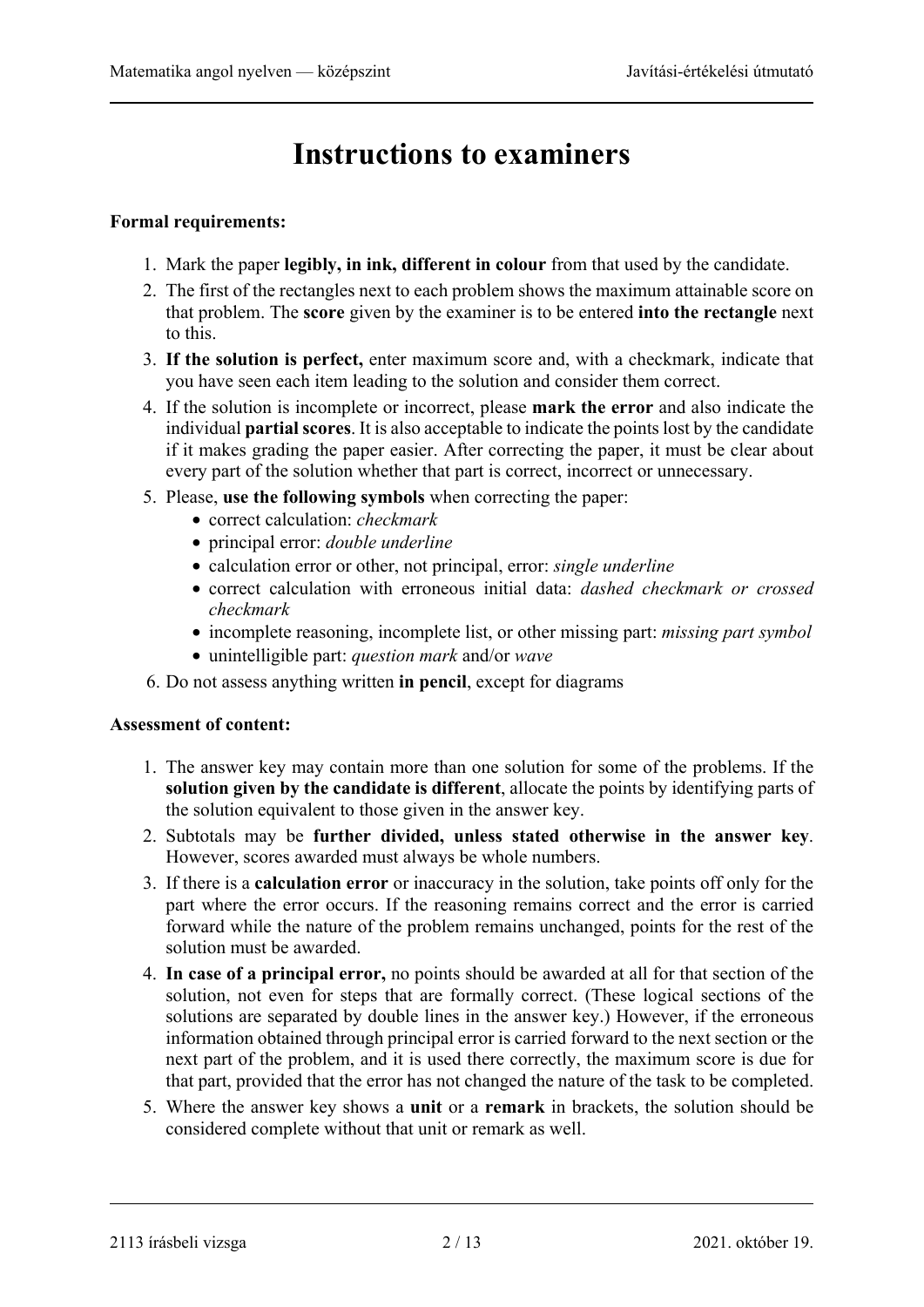- 6. If there are more than one different approach to a problem, **assess only the one indicated by the candidate**. Please, mark clearly which attempt was assessed.
- 7. **Do not give extra points** (i.e. more than the score due for the problem or part of problem).
- 8. The score given for the solution of a problem, or part of a problem, **may never be negative**.
- 9. **Do not take points off** for steps or calculations that contain errors but are not actually used by the candidate in the solution of the problem.
- 10. **The use of calculators** in the reasoning behind a particular solution **may be accepted without further mathematical explanation in case of the following operations**:

addition, subtraction, multiplication, division, calculating powers and roots,  $n!$ ,  $\begin{bmatrix} n \\ k \end{bmatrix}$  $\left( \frac{1}{2} \right)$  $\left( \right)$  $\overline{\phantom{a}}$  $\overline{\mathcal{L}}$ ſ *k n* , re-

placing the tables found in the 4-digit Data Booklet (sin, cos, tan, log, and their inverse functions), approximate values of the numbers  $\pi$  and  $e$ , finding the solutions of the standard quadratic equation. No further explanation is needed when the calculator is used to find the mean and the standard deviation, as long as the text of the question does not explicitly require the candidate to show detailed work. **In any other cases, results obtained through the use of a calculator are considered as unexplained and points for such results will not be awarded.**

- 11. Using **diagrams** to justify a solution (e.g. reading data off diagrams by way of direct measurement) is unacceptable.
- 12. **Probabilities** may also be given in percentage form (unless stated otherwise in the text of the problem).
- 13. If the text of the problem does not instruct the candidate to round their solution in a particular way, any solution **rounded reasonably and correctly** is acceptable even if it is different from the one given in the answer key.
- 14. **Assess only two out of the three problems in part B of Paper II.** The candidate was requested to indicate in the appropriate square the number of the problem not to be assessed and counted towards their total score. Should there be a solution to that problem, it does not need to be marked. However, if the candidate did not make a selection and neither is their choice clear from the paper, assume automatically that it is the last problem in the examination paper that is not to be assessed.

2113 írásbeli vizsga 3 / 13 2021. október 19.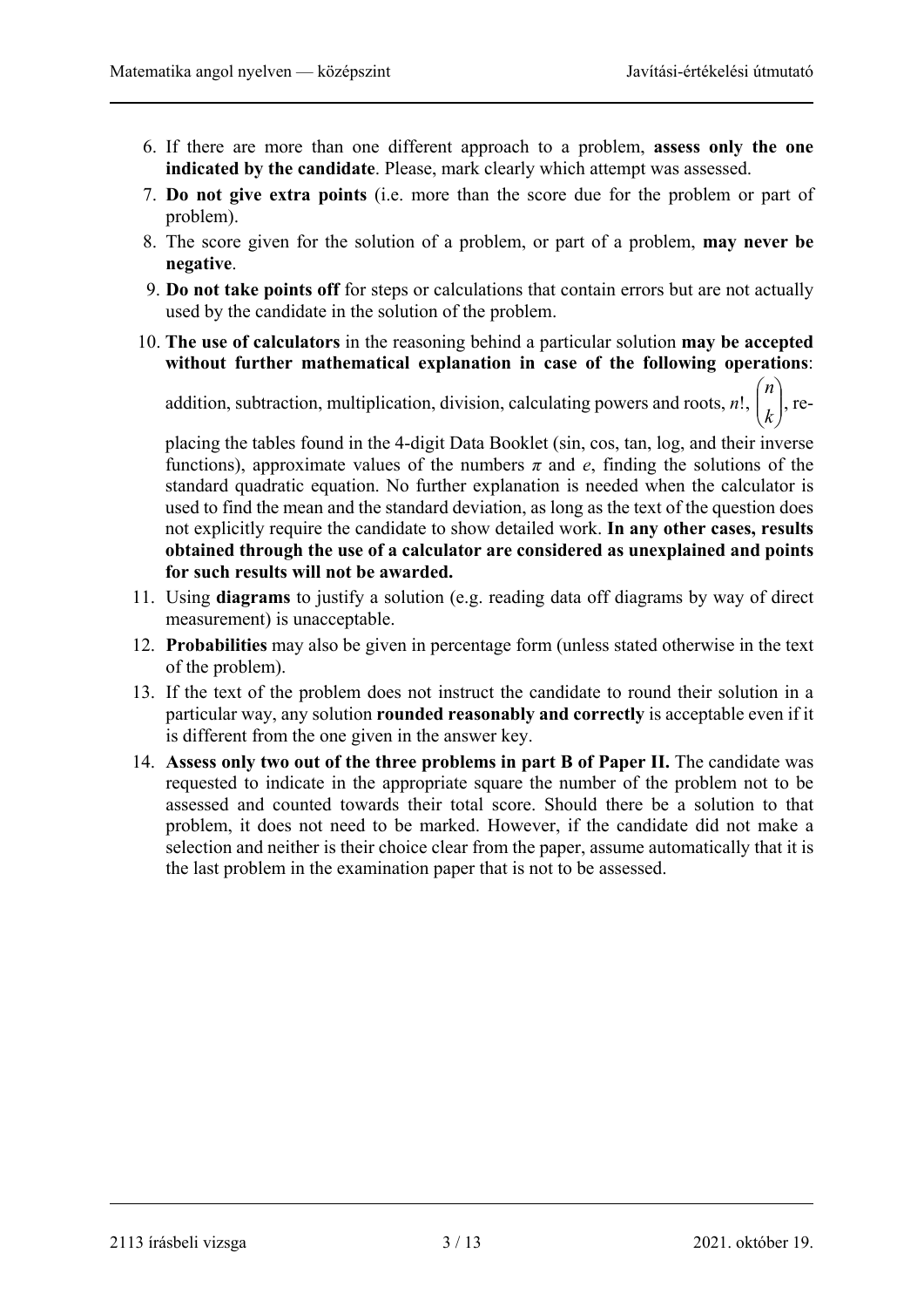### **I.**

| $A \cap B = \{3; 4; 5; 6\}$ | points   |  |
|-----------------------------|----------|--|
| Total:                      | 2 points |  |

| $\sqrt{2}$<br>٠. |                         |  |
|------------------|-------------------------|--|
| $(6! =) 720$     | $\angle$ points $\perp$ |  |
| Total:           | 2 points                |  |

| B, C, E       |        | $\begin{cases} \textit{Award 1 point for each} \\ \textit{correct answer and } -1 \end{cases}$<br>$\begin{array}{c c} 3 \text{ points} & point for each incorrect \\ \text{one.} & The total score \end{array}$<br>must not be negative. |
|---------------|--------|------------------------------------------------------------------------------------------------------------------------------------------------------------------------------------------------------------------------------------------|
| <b>Total:</b> | points |                                                                                                                                                                                                                                          |

| $\Delta$<br>т.                  |               |          |  |
|---------------------------------|---------------|----------|--|
| $(10\ 200: 0.85 = 12\ 000$ (Ft) |               | points   |  |
|                                 | <b>Total:</b> | 2 points |  |

| The minimum is at 3.        | point    |  |
|-----------------------------|----------|--|
| The minimum value is $-1$ . | point    |  |
| Total:                      | 2 points |  |

| o.                           |          |  |
|------------------------------|----------|--|
| $(\sqrt[3]{729000})$ 90 (cm) | 2 points |  |
| Total:                       | 2 points |  |



2113 írásbeli vizsga 4 / 13 2021. október 19.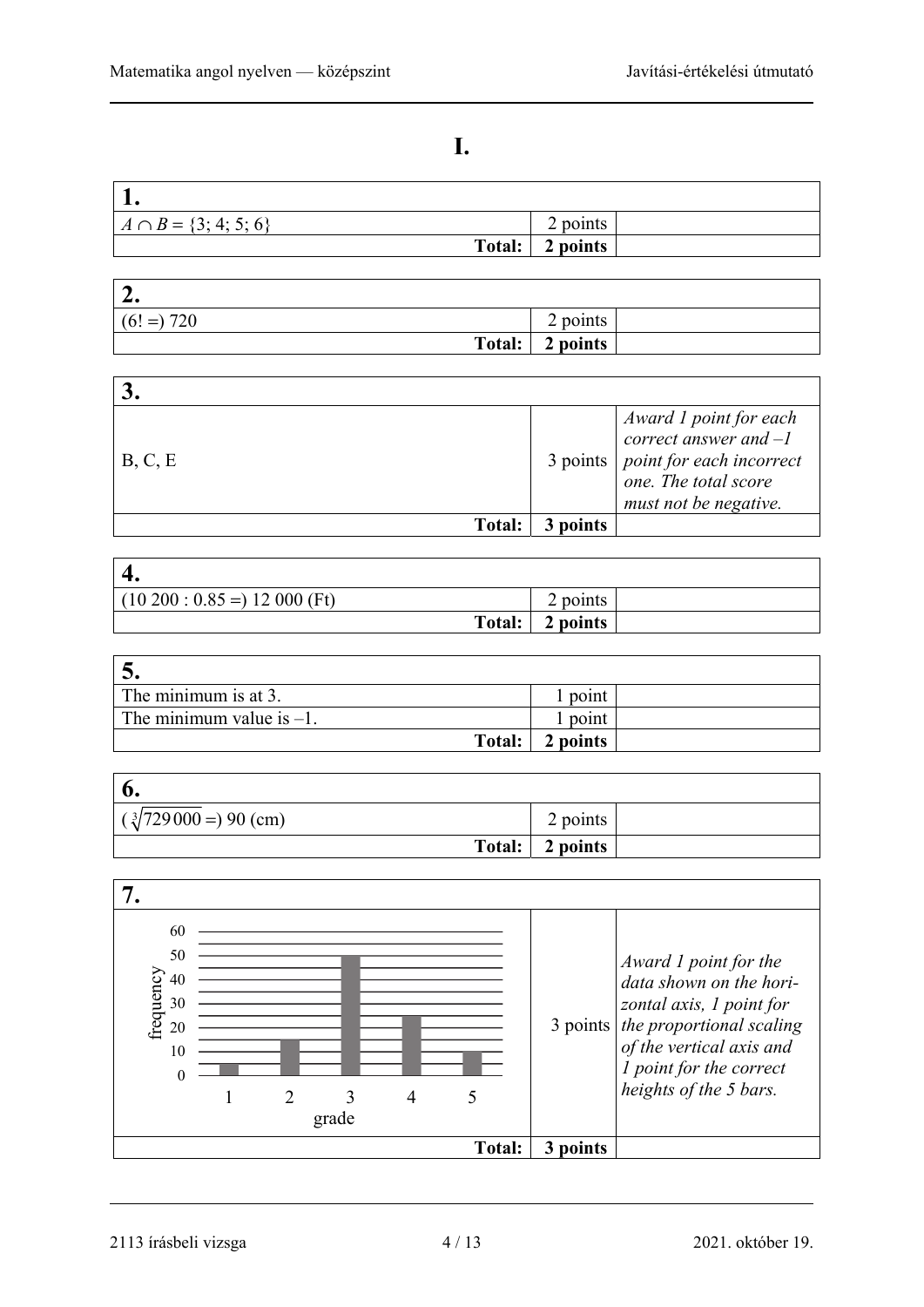| Q<br>о. |                       |  |
|---------|-----------------------|--|
| $x = 5$ | $\sim$<br>points<br>⊷ |  |
| Total:  | 2 points              |  |

| $(100 = 16.6 + 4, that is)$<br>when 100 is divided by 6 the remainder is 4, |          | 2 points $\begin{vmatrix} A & \text{six-day cycle will end} \\ \text{on the 96}^{th} & \text{day.} \end{vmatrix}$ |
|-----------------------------------------------------------------------------|----------|-------------------------------------------------------------------------------------------------------------------|
| and therefore the guard will work on that day.                              | 1 point  |                                                                                                                   |
| <b>Total:</b>                                                               | 3 points |                                                                                                                   |

| $\mathbf{10.}$                                 |        |          |  |
|------------------------------------------------|--------|----------|--|
| The second term is $(5 \cdot (-2) + 1 =) -9$ . |        | point    |  |
| The third term is $((-9)(-2) + 1 =) 19$ .      |        | point    |  |
|                                                | Total: | 2 points |  |

| 11.                                 |                   |  |
|-------------------------------------|-------------------|--|
| $r = \sqrt{(-1-3)^2 + (5-2)^2} = 5$ | 2 points          |  |
| $(x-3)^2 + (y-2)^2 = 25$            | 2 points          |  |
|                                     | Total:   4 points |  |

| 12.                                                                                  |          |  |
|--------------------------------------------------------------------------------------|----------|--|
| When two dice are rolled the total number of possible<br>outcomes is $(6.6 = ) 36$ . | 1 point  |  |
| There will be three among these where the sum is 11<br>or more: 5-6, 6-5, 6-6.       | 1 point  |  |
| The probability is: $\frac{3}{36} (= 0.083)$ .                                       | 1 point  |  |
| <b>Total:</b>                                                                        | 3 points |  |

### **II. A**

| $\vert$ 13. a)           |          |  |
|--------------------------|----------|--|
| $700 + 12.5 \cdot 300 =$ | 1 point  |  |
| $= 4450$ (Ft)            | 1 point  |  |
| Total:                   | 2 points |  |

| (13. b)                                                                                   |          |  |
|-------------------------------------------------------------------------------------------|----------|--|
| Let x be the distance travelled in $km-s$ .<br>In this case: $700 + x \cdot 300 = 2275$ , | 1 point  |  |
| the distance travelled is therefore $x = 5.25$ (km).                                      | 1 point  |  |
| <b>Total:</b>                                                                             | 2 points |  |

<sup>2113</sup> írásbeli vizsga 5 / 13 2021. október 19.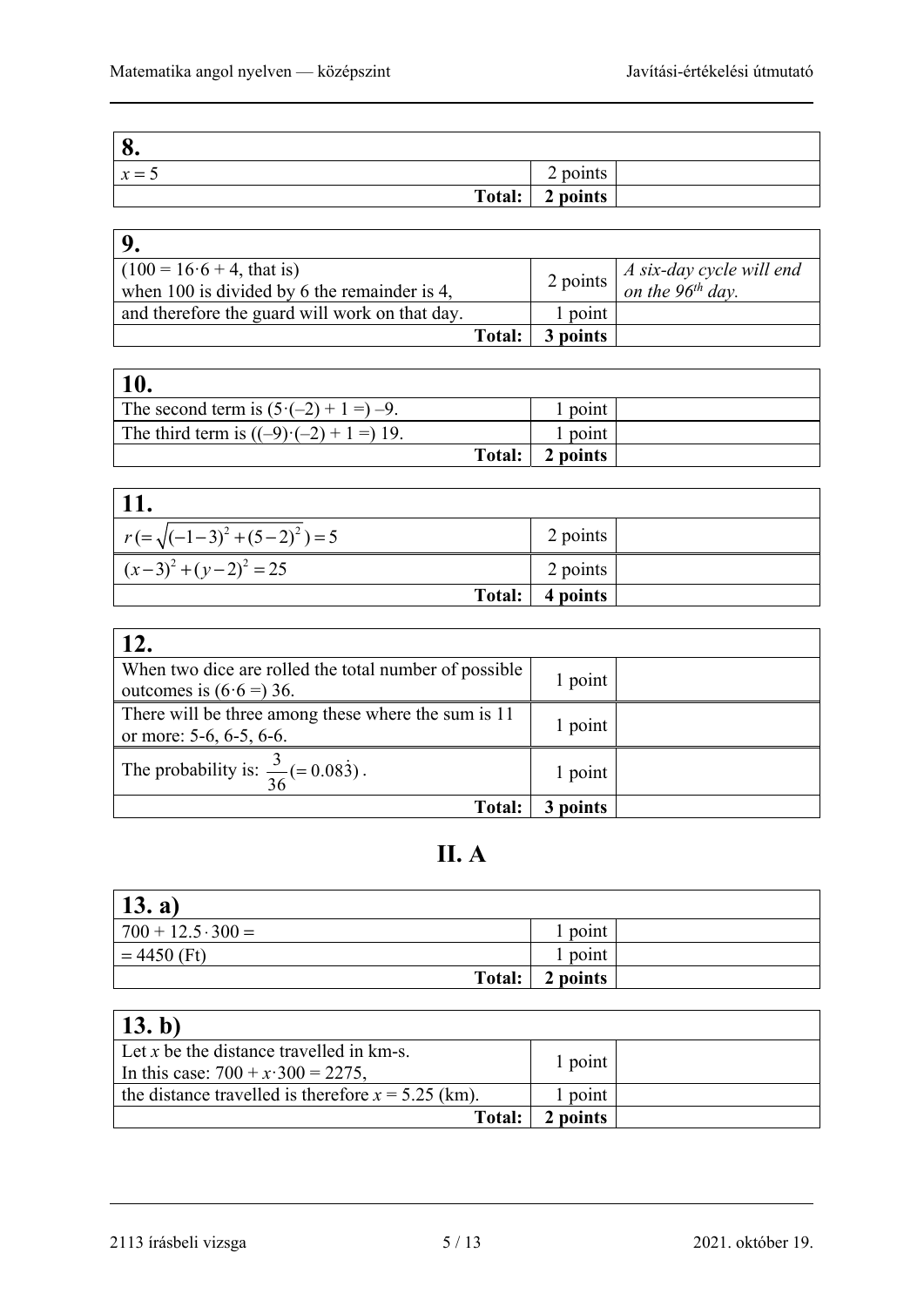| 13.c)                               |          |  |
|-------------------------------------|----------|--|
| fare<br>(Ft)                        |          |  |
| 2200                                |          |  |
| 700<br>500                          |          |  |
| distance travelled (km)             |          |  |
| The candidate draws a line segment, | 1 point  |  |
| one endpoint of which is (0; 700),  | 1 point  |  |
| and the other is $(5; 2200)$ .      | 1 point  |  |
| <b>Total:</b>                       | 3 points |  |

| 13. d) Solution 1                                                                                                                     |          |  |
|---------------------------------------------------------------------------------------------------------------------------------------|----------|--|
| Let $a$ be the fixed fee (in formts) and let $k$ be the fee<br>for one kilometre. In this case<br>$a+6.5k = 2825$<br>$a+10.4k = 4190$ | 2 points |  |
| $3.9k = 1365$                                                                                                                         | 1 point  |  |
| The distance-fee is $k = 350$ (Ft),                                                                                                   | 1 point  |  |
| the fixed fee is $a = 550$ (Ft) (and these values are, in-<br>deed, solutions of the original problem).                               | 1 point  |  |
| <b>Total:</b>                                                                                                                         | 5 points |  |

| $\vert$ 13. d) Solution 2                              |          |                                        |
|--------------------------------------------------------|----------|----------------------------------------|
| The second ride was $(10.4 - 6.5 = 3.9$ kilometres     |          |                                        |
| longer than the first and it also cost $(4190 - 2825)$ | 3 points |                                        |
| 1365 forints more.                                     |          |                                        |
| The distance fee is therefore $1365 : 3.9 = 350$ (Ft). | 1 point  |                                        |
| The fixed fee is $2825 - 6.5 \cdot 350 = 550$ (Ft).    |          | 1 point $ 4190 - 10.4 \cdot 350 = 550$ |
| <b>Total:</b>                                          | 5 points |                                        |

<sup>2113</sup> írásbeli vizsga 6 / 13 2021. október 19.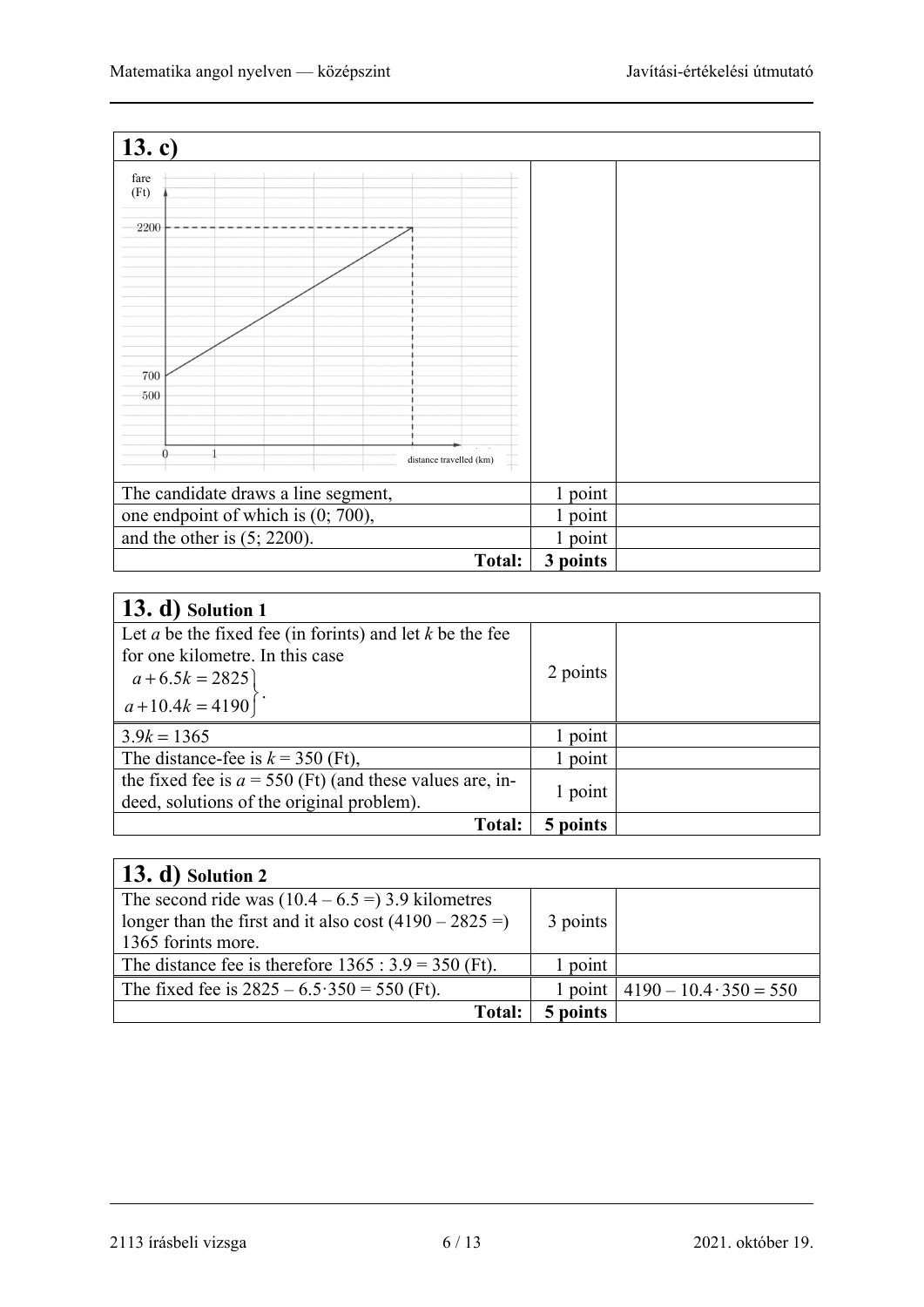| 14. a)                                                                                                                                             |          |  |
|----------------------------------------------------------------------------------------------------------------------------------------------------|----------|--|
| m<br>56<br>33<br>66<br>66<br>The slant height $m$ of the pyramid (according to the<br>Pythagorean Theorem) is: $m = \sqrt{33^2 + 56^2} = 65$ (cm). | 2 points |  |
| The area of one lateral face: $T = \frac{66 \cdot 65}{2}$ (= 2145 cm <sup>2</sup> ).                                                               | 1 point  |  |
| The total surface area:<br>$A = 66^2 + 4.2145 = 12936$ cm <sup>2</sup> .                                                                           | 2 points |  |
| Total:                                                                                                                                             | 5 points |  |

| $(14. b)$ Solution 1                                                                                                                 |           |                                                    |
|--------------------------------------------------------------------------------------------------------------------------------------|-----------|----------------------------------------------------|
| The top edge of the truncated pyramid is half as long<br>as the base edge, its length is 33 (cm).                                    | 1 point   | These 2 points are also<br>due if the correct rea- |
| The height of the truncated pyramid is half of the<br>height of the pyramid, it is 28 (cm).                                          | $1$ point | soning is reflected only<br>by the solution.       |
| The volume of the truncated pyramid:<br>$V = \frac{28}{3} \cdot (66^2 + 33^2 + \sqrt{66^2 \cdot 33^2}) = 71 \cdot 148 \text{ cm}^3.$ | 2 points  |                                                    |
| <b>Total:</b>                                                                                                                        | noints    |                                                    |

| $(14. b)$ Solution 2                                                                                                                                                                                                                                              |          |                                                                                                           |
|-------------------------------------------------------------------------------------------------------------------------------------------------------------------------------------------------------------------------------------------------------------------|----------|-----------------------------------------------------------------------------------------------------------|
| The volume of the original pyramid is                                                                                                                                                                                                                             |          |                                                                                                           |
| $\frac{66^2 \cdot 56}{2}$ = 81 312 (cm <sup>3</sup> ).                                                                                                                                                                                                            | 1 point  |                                                                                                           |
| The smaller pyramid that is the top half after the cut<br>is similar to the original pyramid, the ratio of the sim-<br>ilarity being 1:2, and so the volume of the smaller<br>pyramid would be $\left(\frac{1}{2}\right)^3 = \frac{1}{8}$ of the original volume. |          | The volume of the<br>smaller pyramid:<br>1 point $\frac{33^2 \cdot 28}{3} = 10 \cdot 164 \text{ (cm}^3).$ |
| The volume of the truncated part is therefore<br>$1-\frac{1}{8}=\frac{7}{8}$ of the original volume,                                                                                                                                                              |          | 1 point $V_{\text{truncated}} = V_{\text{pyramid}} - V_{\text{smaller}}$                                  |
| which is $\frac{7}{8} \cdot 81312 = 71148$ cm <sup>3</sup> .                                                                                                                                                                                                      | 1 point  | $\begin{array}{ l} 81312 - 10164 = \\ = 71148 \text{ cm}^3 \end{array}$                                   |
| <b>Total:</b>                                                                                                                                                                                                                                                     | 4 points |                                                                                                           |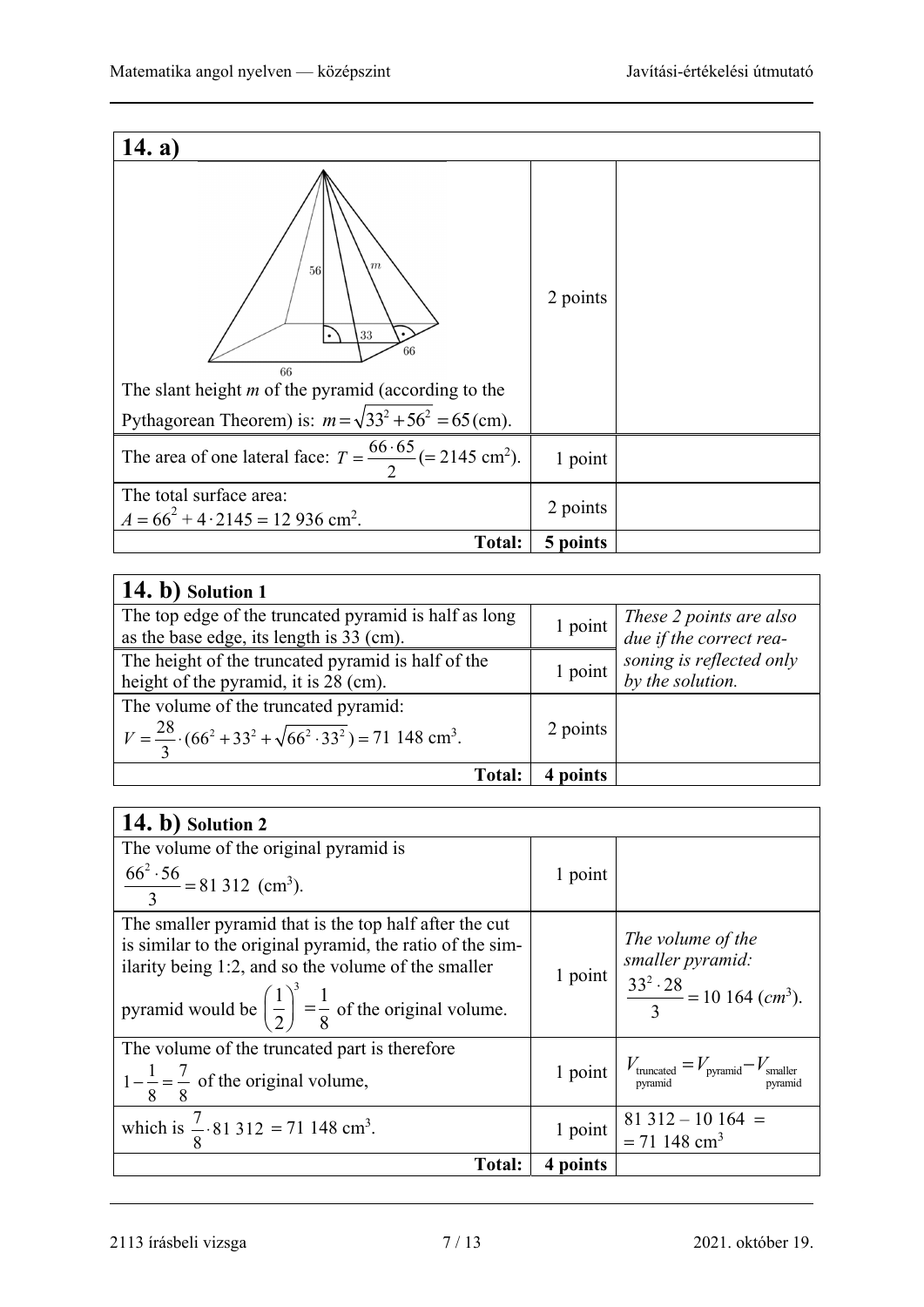| 14. c)                                                                    |         |                                                                         |
|---------------------------------------------------------------------------|---------|-------------------------------------------------------------------------|
| The sum of the degrees of all vertices in any graph is<br>an even number. | 1 point | The number of vertices<br>with an odd degree in<br>any graph is even.   |
| $(As 3.7 = 21$ is odd) there is no such graph with<br>7 vertices.         | 1 point | $(As both 7 and 3 are odd)$<br>  numbers) such graph<br>does not exist. |
| <b>Total:</b>                                                             | points  |                                                                         |

| 15. a)                                                                                                                                                                                                                                                                                                                                                     |            |                                                             |
|------------------------------------------------------------------------------------------------------------------------------------------------------------------------------------------------------------------------------------------------------------------------------------------------------------------------------------------------------------|------------|-------------------------------------------------------------|
| The median of Dávid's grades is 3,                                                                                                                                                                                                                                                                                                                         | 1 point    |                                                             |
| the mean is 3.8.                                                                                                                                                                                                                                                                                                                                           | 1 point    |                                                             |
| The median of János' grades is 4, the mean is 2.8.                                                                                                                                                                                                                                                                                                         | point<br>L |                                                             |
| When János' grades are arranged in increasing order,<br>the third grade is a 4.<br>As $2.8 \cdot 5 = 14$ , the sum of the other four grades is 10.<br>The fourth and fifth grades must be 4, too. (He must<br>not have a 5, as the sum would then be greater than<br>14.)<br>The sum of the remaining two grades may only be 2 if<br>both of them are 1-s. | 2 points   | A less detailed explana-<br>tion may also be ac-<br>cepted. |
| János' grades must be 1, 1, 4, 4, 4.                                                                                                                                                                                                                                                                                                                       | 1 point    |                                                             |
| <b>Total:</b>                                                                                                                                                                                                                                                                                                                                              | 6 points   |                                                             |

| $\vert$ 15. b)                                                     |         |  |
|--------------------------------------------------------------------|---------|--|
| The sum of the grades for the whole year is<br>$9.3 + 6.4.5 = 54.$ | 1 point |  |
| As there were a total 15 grades the mean is $\frac{54}{1}$ =<br>15 | 1 point |  |
| $= 3.6.$                                                           | 1 point |  |
| <b>Total:</b>                                                      | points  |  |

| 15. c)                                                                                                                                   |          |                                                                                                         |
|------------------------------------------------------------------------------------------------------------------------------------------|----------|---------------------------------------------------------------------------------------------------------|
| There are $\binom{5}{2}$ = 10 ways to select two numbers out<br>of five. (Total number of cases.)                                        |          | $1-2, 1-3, 1-4, 1-5,$<br>1 point $\begin{vmatrix} 2-3, 2-4, 2-5, \\ 3-4, 3-5, \end{vmatrix}$<br>$4 - 5$ |
| The mean of the selected numbers will be an integer<br>if and only if their sum is even, i.e. in case of two<br>even or two odd numbers. | 1 point  | This point is also due if<br>the correct reasoning is<br>reflected only by the<br>solution.             |
| Favourable cases are: $1-3$ , $1-5$ , $3-5$ and $2-4$ , four<br>cases altogether.                                                        | 1 point  |                                                                                                         |
| The probability is: $\frac{4}{10}$ = 0.4.                                                                                                | 1 point  |                                                                                                         |
| <b>Total:</b>                                                                                                                            | 4 points |                                                                                                         |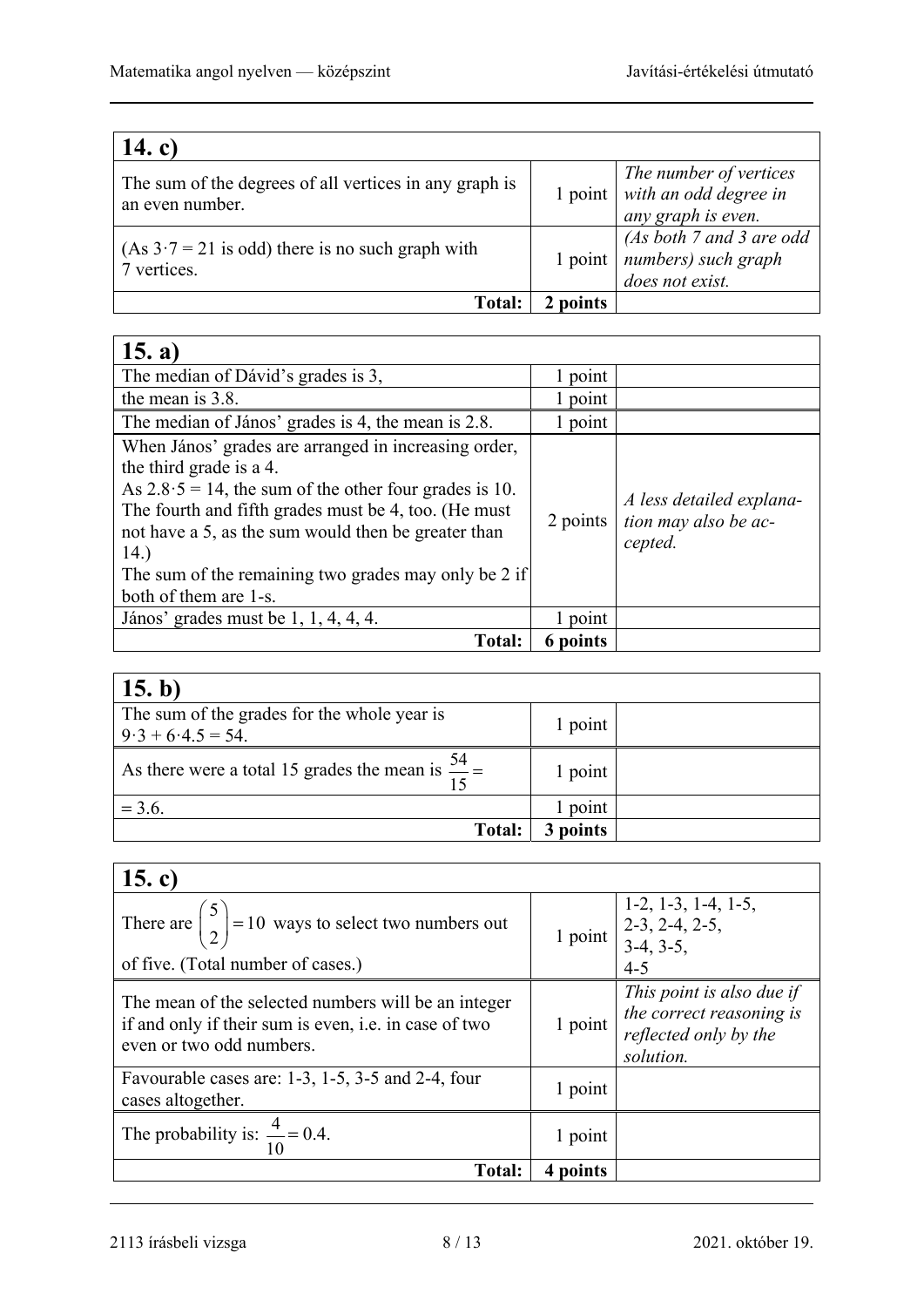| × |  |
|---|--|
|---|--|

| $(16. a)$ Solution 1                                                                                                                                  |          |                                                                                                                                                   |
|-------------------------------------------------------------------------------------------------------------------------------------------------------|----------|---------------------------------------------------------------------------------------------------------------------------------------------------|
| The length of side $AB$ of the triangle (e.g. applying                                                                                                |          |                                                                                                                                                   |
| the distance formula) is $AB = \sqrt{1^2 + 4^2} = \sqrt{17}$ ( $\approx$ 4.12).                                                                       | 1 point  |                                                                                                                                                   |
| Similarly, $AC = \sqrt{3^2 + 4^2} = 5$ .                                                                                                              | 1 point  |                                                                                                                                                   |
| Let $\alpha$ be the angle we are looking for.<br>Apply the cosine rule $(BC = 4)$ :<br>$16 = 17 + 25 - 2 \cdot \sqrt{17} \cdot 5 \cdot \cos \alpha$ . | 2 points | Calculating the area of<br>triangle ABC in two<br>different ways:<br>$\frac{4.4}{1} = \frac{5 \cdot \sqrt{17} \cdot \sin \alpha}{1}$<br>$\bigcap$ |
| $\cos \alpha \approx 0.6306$ ,                                                                                                                        | 1 point  | $\sin \alpha \approx 0.7761$<br>(where $\alpha$ is acute)                                                                                         |
| so $\alpha \approx 50.91^{\circ}$ .                                                                                                                   | 1 point  |                                                                                                                                                   |
| <b>Total:</b>                                                                                                                                         | 6 points |                                                                                                                                                   |

| $16. a)$ Solution 2                                                                                                   |                                    |          |                                                              |
|-----------------------------------------------------------------------------------------------------------------------|------------------------------------|----------|--------------------------------------------------------------|
| (Use the symbols of the dia-<br>gram, the angle is $\alpha = \alpha_1 + \alpha_2$ .<br>$BT = 1$ , $TC = 3$ , $AT = 4$ | $\overline{4}$<br>В<br>C<br>3<br>T | 1 point  |                                                              |
| In triangle <i>ABT</i> : tan $\alpha_1 = \frac{1}{4}$ ,                                                               |                                    | 1 point  | $\tan \beta = 4$                                             |
| $\alpha_1 \approx 14.04^\circ$ .                                                                                      |                                    | 1 point  | $\beta \approx 75.96^{\circ}$                                |
| In triangle <i>ATC</i> tan $\alpha_2 = \frac{3}{4}$ ,                                                                 |                                    | 1 point  | $\tan \gamma = \frac{4}{3}$                                  |
| $\alpha_2 \approx 36.87$ °.                                                                                           |                                    | 1 point  | $\gamma \approx 53.13^{\circ}$                               |
| So $\alpha = \alpha_1 + \alpha_2 = 50.91^{\circ}$ .                                                                   |                                    | 1 point  | $\alpha = 180^\circ - \beta - \gamma =$<br>$= 50.91^{\circ}$ |
|                                                                                                                       | <b>Total:</b>                      | 6 points |                                                              |

2113 írásbeli vizsga 9 / 13 2021. október 19.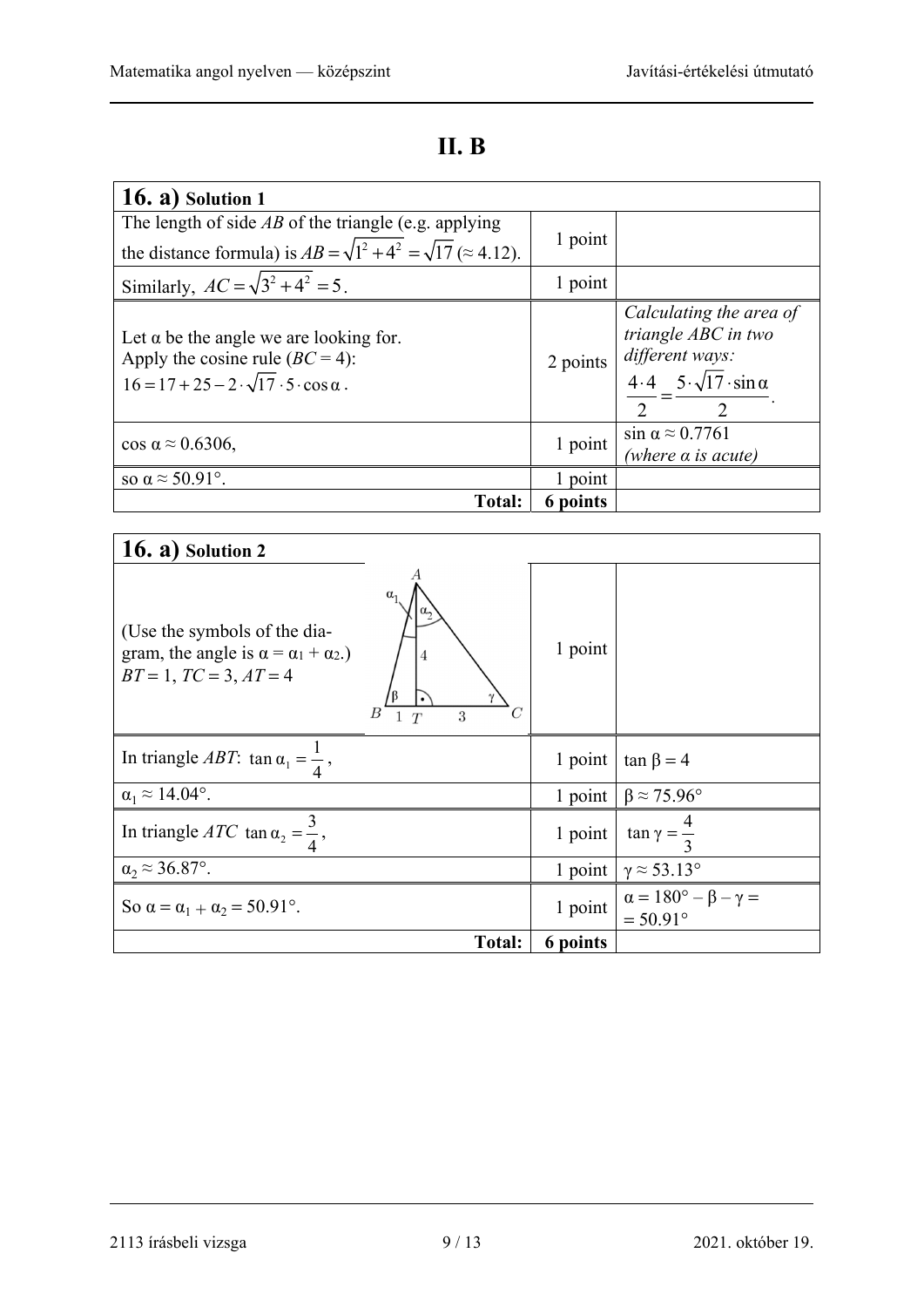| $16. a)$ Solution 3                                                                                                                                                                                                    |          |  |
|------------------------------------------------------------------------------------------------------------------------------------------------------------------------------------------------------------------------|----------|--|
| $\overrightarrow{AB} = (-1, -4), \overrightarrow{AC} = (3, -4).$                                                                                                                                                       | 1 point  |  |
| The lengths of the vectors: $ \overrightarrow{AB}  = \sqrt{17}$ , $ \overrightarrow{AC}  = 5$ .                                                                                                                        | 1 point  |  |
| The angle is the one between the two vectors, let it be<br>$\alpha$ . Give the scalar product of the two vectors in two<br>different ways:<br>$\sqrt{17 \cdot 5 \cdot \cos \alpha} = (-1) \cdot 3 + (-4) \cdot (-4)$ . | 2 points |  |
| $\cos \alpha \approx 0.6306$ ,                                                                                                                                                                                         | 1 point  |  |
| so $\alpha \approx 50.91^{\circ}$ .                                                                                                                                                                                    | 1 point  |  |
| <b>Total:</b>                                                                                                                                                                                                          | 6 points |  |

| 16. b)                                                                                                                                          |          |  |
|-------------------------------------------------------------------------------------------------------------------------------------------------|----------|--|
| This altitude passes through point $B$ and one possible<br>normal vector is $AC(3, -4)$ .                                                       | 2 points |  |
| The equation of the altitude is $3x-4y=3\cdot 4+(-4)\cdot 2$<br>or $3x-4y=4$ .                                                                  | 2 points |  |
| The orthocentre (also being on the altitude through $\Lambda$<br>whose equation is $x = 5$ ) has an x coordinate of 5,                          | 1 point  |  |
| while the y coordinate is obtained by substituting $x = 5$<br>into the equation of the altitude through B: $y = 2.75$ .<br>(I.e. $M(5; 2.75)$ ) | 2 points |  |
| <b>Total:</b>                                                                                                                                   | points   |  |

*Note: The equation of the altitude through vertex C is*  $x + 4y = 16$ *.* 



2113 írásbeli vizsga 10 / 13 2021. október 19.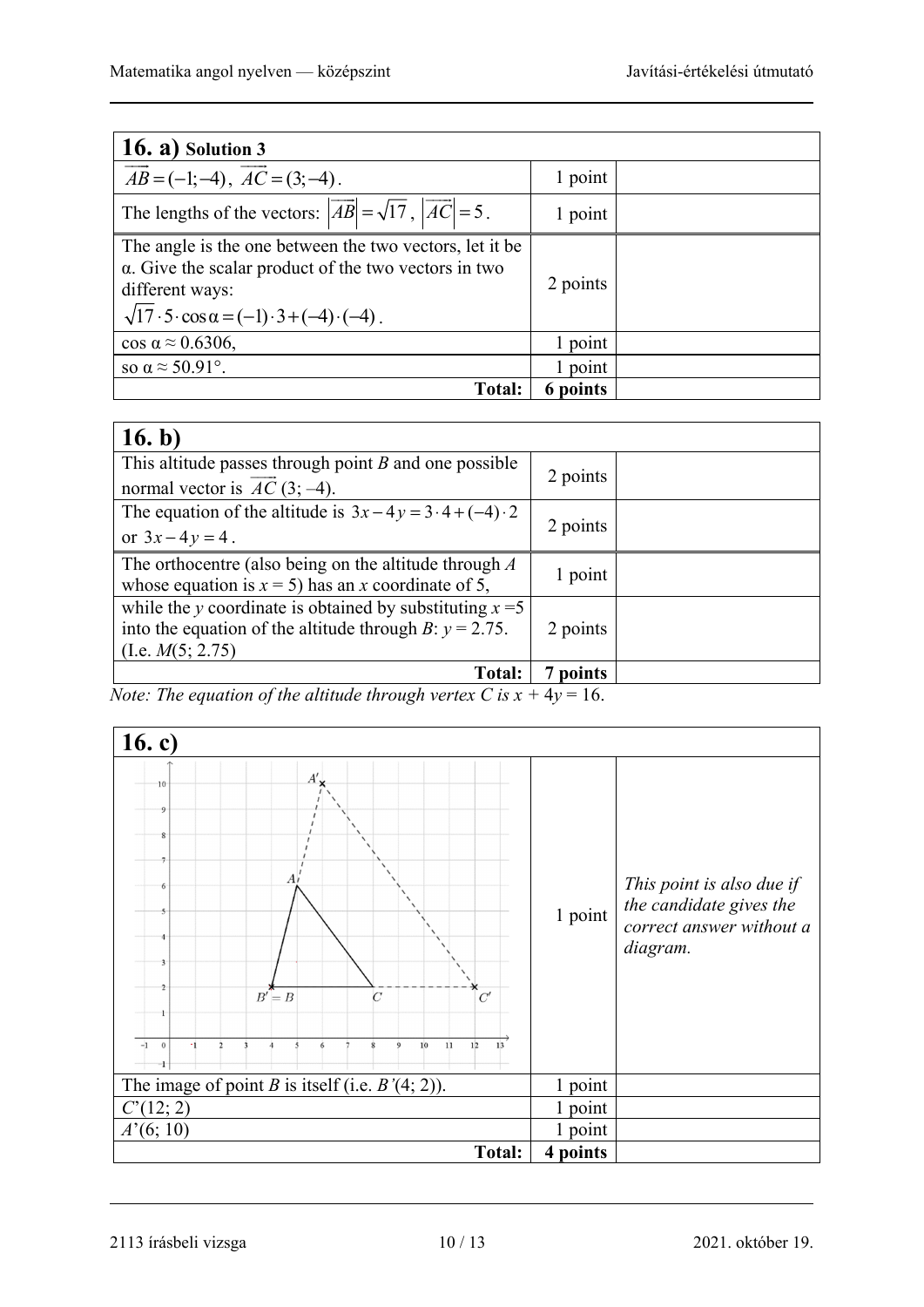| 17. a)                                                                                     |          |  |
|--------------------------------------------------------------------------------------------|----------|--|
| The common difference of the sequence is                                                   |          |  |
| $d=\frac{81-24}{3}=19$ ,                                                                   | 2 points |  |
| The first term is $(24 – 19 = 5$ .                                                         | 1 point  |  |
| The sum of the first 16 terms is                                                           |          |  |
| $\frac{2 \cdot 5 + 15 \cdot 19}{2 \cdot 16} \cdot 16 = 2360$ .                             | 2 points |  |
| The 106 <sup>th</sup> term of the sequence is $5+105 \cdot 19 = 2000$ .                    | 1 point  |  |
| $\frac{2360}{118}$ ,<br>2000                                                               | 1 point  |  |
| so, the sum of the first 16 terms is 18% greater than<br>the $106th$ term of the sequence. | 1 point  |  |
| <b>Total:</b>                                                                              | 8 points |  |

| 17. b)                                                                                                                                             |          |                                              |
|----------------------------------------------------------------------------------------------------------------------------------------------------|----------|----------------------------------------------|
| The common ratio of the sequence is $q = \sqrt[3]{\frac{81}{24}} = 1.5$ ,                                                                          | 2 points |                                              |
| The first term is $(24:1.5=) 16$ .                                                                                                                 | 1 point  |                                              |
| (The <i>n</i> <sup>th</sup> term of the sequence is $a_n = 16 \cdot 1.5^{n-1}$ .)<br>The equation $16 \cdot 1.5^{n-1} = 10000000$ is to be solved. | 2 points |                                              |
| $1.5^{n-1} = 625000$                                                                                                                               | 1 point  |                                              |
| $n-1 = \log_{1.5} 625000$                                                                                                                          |          | 1 point $n-1 = \frac{\log 625000}{\log 1.5}$ |
| $n \approx 33.9$                                                                                                                                   | 1 point  |                                              |
| (As the sequence is strictly monotone increasing)<br>33 terms of the sequence is less than 10 000 000.                                             | 1 point  |                                              |
| <b>Total:</b>                                                                                                                                      | 9 points |                                              |

*Notes:* 

*1. Award full score if the candidate, after obtaining the first term and the common ratio, correctly guesses (through trial and error) that the 33rd term of the sequence is still less than 10 000 000, while the 34th term is greater.* 

*2. The appropriate points are also due if the candidate correctly solves an inequality, rather than an equation.*

| $(18. a)$ Solution 1                                                                                                                                                    |          |                                              |
|-------------------------------------------------------------------------------------------------------------------------------------------------------------------------|----------|----------------------------------------------|
| Let x be the number of students attending the high<br>level physics course. The number of math students is<br>then 2x. As per the original problem: $2x + x - 6 = 15$ . | 2 points |                                              |
| Here $x = 7$ ,                                                                                                                                                          | 1 point  | There are $2 \cdot 7 = 14$ math<br>students. |
| and there are $(15 - 7 =) 8$ students in the class who<br>only attend the high level mathematics course.                                                                |          | 1 point $14-6=8$ .                           |
| <b>Total:</b>                                                                                                                                                           | points   |                                              |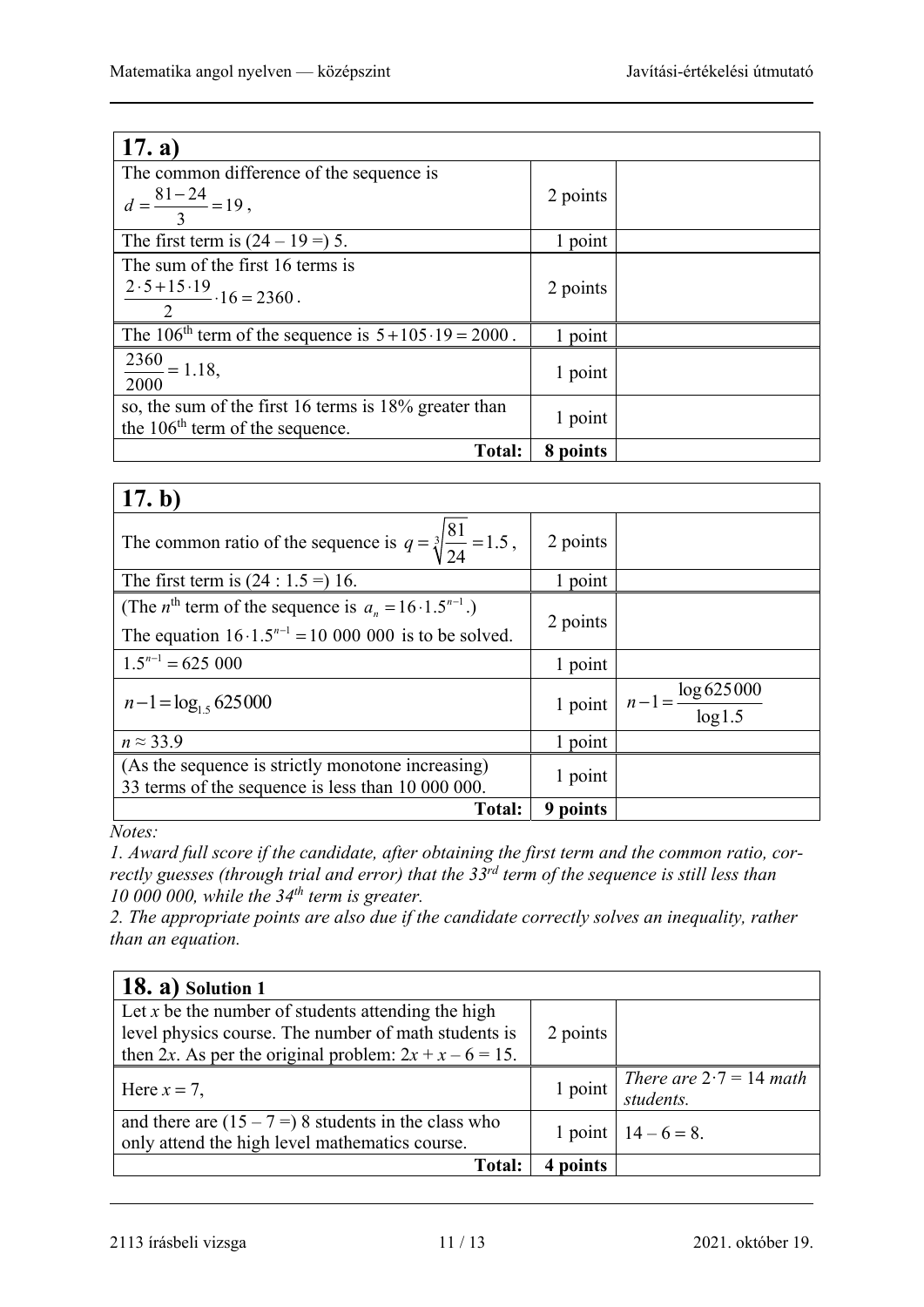| $18. a)$ Solution 2                                                                                                                                                                                                                      |          |  |
|------------------------------------------------------------------------------------------------------------------------------------------------------------------------------------------------------------------------------------------|----------|--|
| Let $a$ be the number of students attending the physics<br>course only, and let b be the number of students at-<br>tending the mathematics courses only. In this case<br>$\begin{bmatrix} a+b+6=15 \\ 2 \cdot (a+6)=b+6 \end{bmatrix}$ . | 2 points |  |
| From the first equation $a = 9 - b$ .                                                                                                                                                                                                    | 1 point  |  |
| Substituting into the second equation it turns out<br>there are $b = 8$ students in the class attending high<br>level mathematics only.                                                                                                  | 1 point  |  |
| <b>Total:</b>                                                                                                                                                                                                                            | points   |  |

| 18. b) Solution 1                                                                                |          |  |
|--------------------------------------------------------------------------------------------------|----------|--|
| Let the sides of the screen be $16a$ and $9a$ .                                                  | 1 point  |  |
| The length of the horizontal side of a small rectangle                                           |          |  |
| is $\frac{16a}{1}$ ,                                                                             | 1 point  |  |
| $6\overline{6}$                                                                                  |          |  |
| The length of the vertical side is $\frac{9a}{4}$ .                                              | 1 point  |  |
| The ratio of these two is: $\frac{16a}{6}$ : $\frac{9a}{4} = \frac{16a}{6} \cdot \frac{4}{9a} =$ | 1 point  |  |
| $=\frac{64}{54}\left(=\frac{32}{27}\right).$                                                     | 1 point  |  |
| <b>Total:</b>                                                                                    | 5 points |  |

| 18. b) Solution 2                                                                                                                                                                                        |          |  |
|----------------------------------------------------------------------------------------------------------------------------------------------------------------------------------------------------------|----------|--|
| Let x be the length of the horizontal side of a small<br>rectangle and let $y$ be the length of the vertical side.<br>The horizontal side of the screen is then 6x, while the<br>vertical side is $4y$ . | 2 points |  |
| As $\frac{6x}{4y} = \frac{16}{9}$ ,                                                                                                                                                                      | 1 point  |  |
| $\frac{x}{-} = \frac{16}{-} \cdot \frac{4}{-} =$<br>$-96$                                                                                                                                                | 1 point  |  |
| 32<br>-64<br>$\overline{54}$                                                                                                                                                                             | 1 point  |  |
| <b>Total:</b>                                                                                                                                                                                            | 5 points |  |

<sup>2113</sup> írásbeli vizsga 12 / 13 2021. október 19.